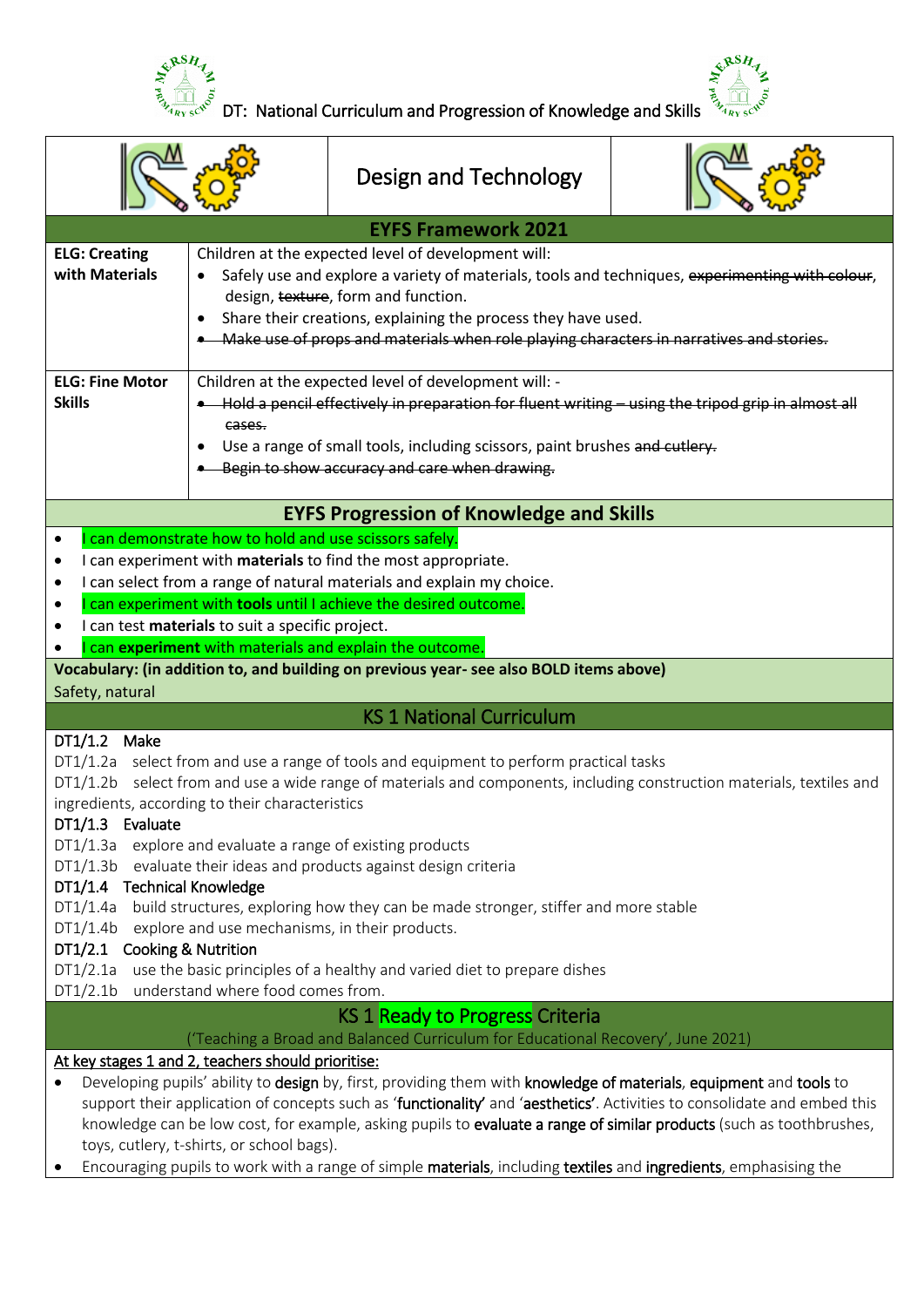

 $\frac{1}{2}$   $\frac{1}{2}$   $\frac{1}{2}$   $\frac{1}{2}$   $\frac{1}{2}$   $\frac{1}{2}$   $\frac{1}{2}$   $\frac{1}{2}$   $\frac{1}{2}$   $\frac{1}{2}$   $\frac{1}{2}$   $\frac{1}{2}$   $\frac{1}{2}$   $\frac{1}{2}$   $\frac{1}{2}$   $\frac{1}{2}$   $\frac{1}{2}$   $\frac{1}{2}$   $\frac{1}{2}$   $\frac{1}{2}$   $\frac{1}{2}$   $\frac{1}{2}$ 



| design process rather than simply the end product. Where practicable, pupils should be introduced to simple tools<br>and their safe use to meet an identified need. |                                                                                                                                                                                                                                                                                                                                                                                                                                                                                                                                           |
|---------------------------------------------------------------------------------------------------------------------------------------------------------------------|-------------------------------------------------------------------------------------------------------------------------------------------------------------------------------------------------------------------------------------------------------------------------------------------------------------------------------------------------------------------------------------------------------------------------------------------------------------------------------------------------------------------------------------------|
|                                                                                                                                                                     | Year 1 Progression of Knowledge and Skills                                                                                                                                                                                                                                                                                                                                                                                                                                                                                                |
| Developing<br>planning and<br>communicating<br>ideas                                                                                                                | Begin to draw on their own experience to help generate ideas and research conducted on<br>$\bullet$<br>criteria.<br>Begin to understand the development of existing products: What they are for, how they work,<br>$\bullet$<br>materials used.<br>Start to suggest ideas and explain what they are going to do.<br>$\bullet$                                                                                                                                                                                                             |
|                                                                                                                                                                     | Understand how to identify a target group for what they intend to design and make based on a<br>$\bullet$<br>design criteria.<br>Begin to develop their ideas through talk and drawings. Make templates and mock ups of their<br>$\bullet$<br>ideas in card and paper or using ICT.<br>Make links to properties of materials in science to consider if certain materials are appropriate<br>$\bullet$                                                                                                                                     |
| Working with<br>tools,<br>equipment,<br>materials and<br>components to<br>make quality<br>products                                                                  | Begin to build structures, exploring how they can be made stronger, stiffer and more stable.<br>$\bullet$<br>With help measure, mark out, cut and shape a range of materials.<br>$\bullet$<br>Explore using tools e.g. scissors and a hole punch safely.<br>$\bullet$<br>Beginto assemble, join and combine materials and components together using a variety of<br>$\bullet$<br>temporary methods e.g. glues or masking tape.<br>Begin to use simple finishing techniques to improve the appearance of their product.<br>$\bullet$       |
| Evaluating<br>processes and<br>products                                                                                                                             | Start to evaluate their product by discussing how well it works in relation to the purpose.<br>$\bullet$<br>When looking at existing products explain what they like and dislike about products and why.<br>٠<br>Begin to evaluate their products as they are developed, identifying strengths and possible changes<br>٠<br>they might make.                                                                                                                                                                                              |
| Food and<br><b>Nutrition</b>                                                                                                                                        | Begin to understand that all food comes from plants or animals.<br>$\bullet$<br>Explore the understanding that food has to be farmed, grown elsewhere (e.g. home) or caught.<br>Start to understand how to sort foods and make healthy choices in 'The Eat well plate'<br>٠<br>Begin to understand that everyone should eat at leastfive portions of fruit and vegetables every<br>٠<br>day.<br>Know how to prepare simple dishes safely and hygienically, without using a heat source.<br>Know how to use techniques such as assembling. |
| build, adapt, healthy, plan                                                                                                                                         | Vocabulary: (in addition to, and building on previous year- see also BOLD items above)                                                                                                                                                                                                                                                                                                                                                                                                                                                    |
|                                                                                                                                                                     | Year 2 Progression of Knowledge and Skills                                                                                                                                                                                                                                                                                                                                                                                                                                                                                                |
| Developing<br>planning and<br>communicating<br>ideas                                                                                                                | Generate ideas by drawing on their own and other people's experiences.<br>$\bullet$<br>Understand the development of existing products: What they are for, how they work, materials<br>$\bullet$<br>used.<br>Begin to develop their design ideas through discussion, observation, drawing and modelling.<br>$\bullet$<br>Identify a purpose for what they intend to design and make.<br>$\bullet$<br>Understand how to identify a target group for what they intend to design and make based on a<br>$\bullet$                            |
|                                                                                                                                                                     | design criteria.<br>Develop their ideas through talk and drawings and label parts.<br>$\bullet$                                                                                                                                                                                                                                                                                                                                                                                                                                           |
| Working with<br>tools,<br>equipment,<br>materials and<br>components to<br>make quality                                                                              | Begin to select tools and materials; use correct vocabulary to name and describe them.<br>$\bullet$<br>Build structures, exploring and reflecting (in written form) how they can be made stronger, stiffer<br>٠<br>and more stable.<br>With help measure, cut and score with some accuracy.<br>٠<br>Learn to use hand tools safely and appropriately.<br>$\bullet$<br>Start to assemble, join and combine materials in order to make a product.<br>$\bullet$                                                                              |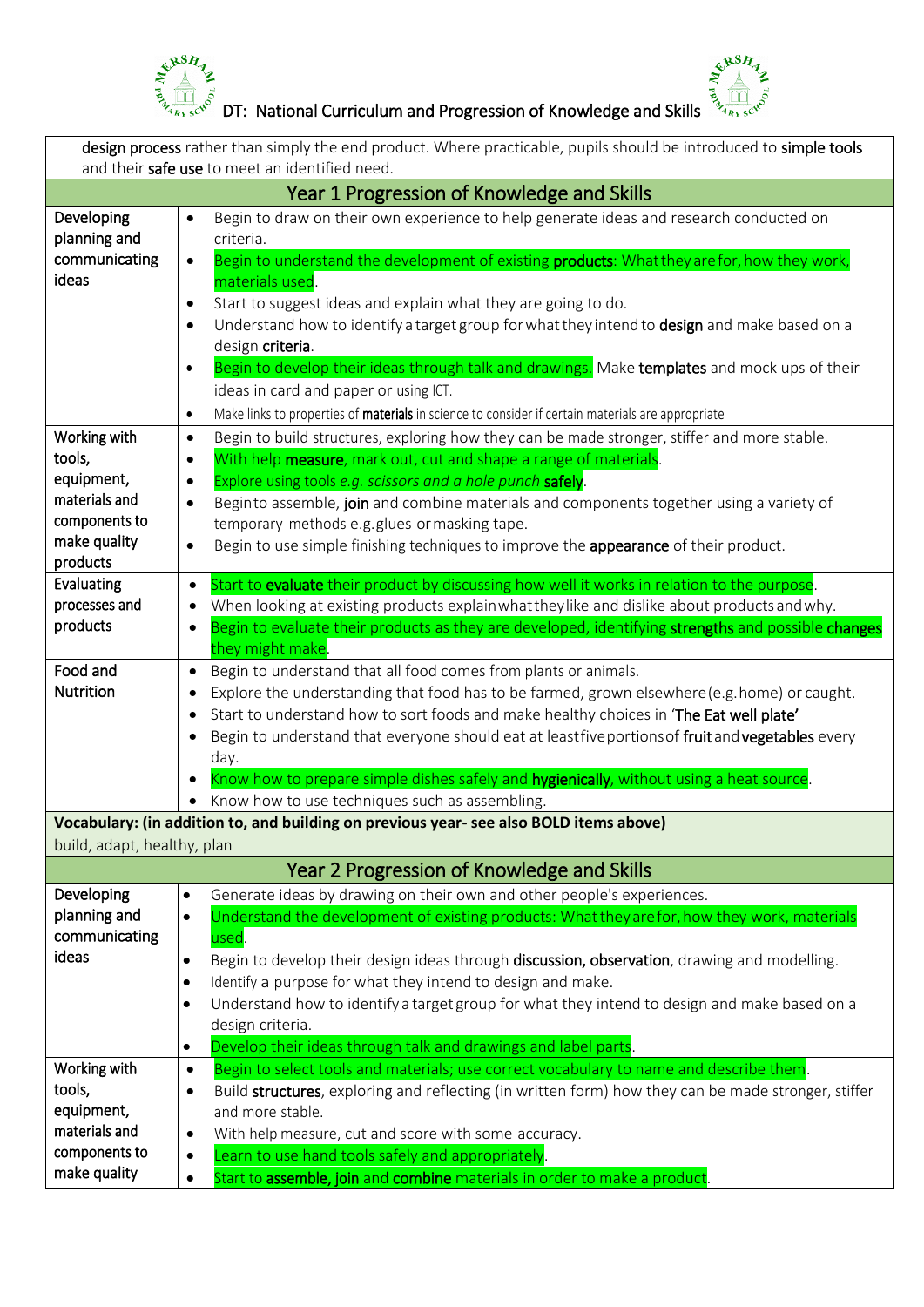



 $\begin{bmatrix} \xi^{\beta} & \xi^{\beta} & \xi^{\beta} \xi^{\gamma} \xi^{\gamma} \xi^{\gamma} \xi^{\gamma} \xi^{\gamma} \xi^{\gamma} \xi^{\gamma} \xi^{\gamma} \xi^{\gamma} \xi^{\gamma} \xi^{\gamma} \xi^{\gamma} \xi^{\gamma} \xi^{\gamma} \xi^{\gamma} \xi^{\gamma} \xi^{\gamma} \xi^{\gamma} \xi^{\gamma} \xi^{\gamma} \xi^{\gamma} \xi^{\gamma} \xi^{\gamma} \xi^{\gamma} \xi^{\gamma} \xi^{\gamma} \xi^{\gamma} \xi^{\gamma} \xi^{\gamma} \xi^{\gamma} \xi^{\gamma} \xi^{\gamma} \xi$ 

| products         | Demonstrate how to cut, shape and join fabric to make a simple product. Use basic sewing<br>$\bullet$   |
|------------------|---------------------------------------------------------------------------------------------------------|
|                  | techniques.                                                                                             |
|                  | Start to choose and use appropriate finishing techniques based on own ideas.<br>٠                       |
| Evaluating       | Evaluate their work against design criteria.<br>$\bullet$                                               |
| processes and    | Look at a range of existing products explain what they like and dislike about products and why.         |
| products         | Start to evaluate their products as they are developed, identifying strengths and possible changes      |
|                  | they might make.                                                                                        |
|                  | With confidencetalk about their ideas, saying what they like and dislike about them.<br>٠               |
| Food and         | Understand that all food comes from plants or animals.<br>$\bullet$                                     |
| <b>Nutrition</b> | Know that food has to be farmed, grown elsewhere (e.g. home) or caught.<br>c                            |
|                  | Understand how to name and sort foods into the five groups in 'The Eat well plate'<br>٠                 |
|                  | Recall that everyone should eat at least five portions of fruit and vegetables every day.<br>$\epsilon$ |
|                  | Demonstrate how to prepare simple dishes safely and hygienically, without using a heat source.<br>٠     |
|                  | Demonstrate how to use techniques such as cutting, peeling and grating.                                 |
|                  | Vocabulary: (in addition to, and building on previous year- see also BOLD items above)                  |
|                  |                                                                                                         |

balanced diet, fabric, strength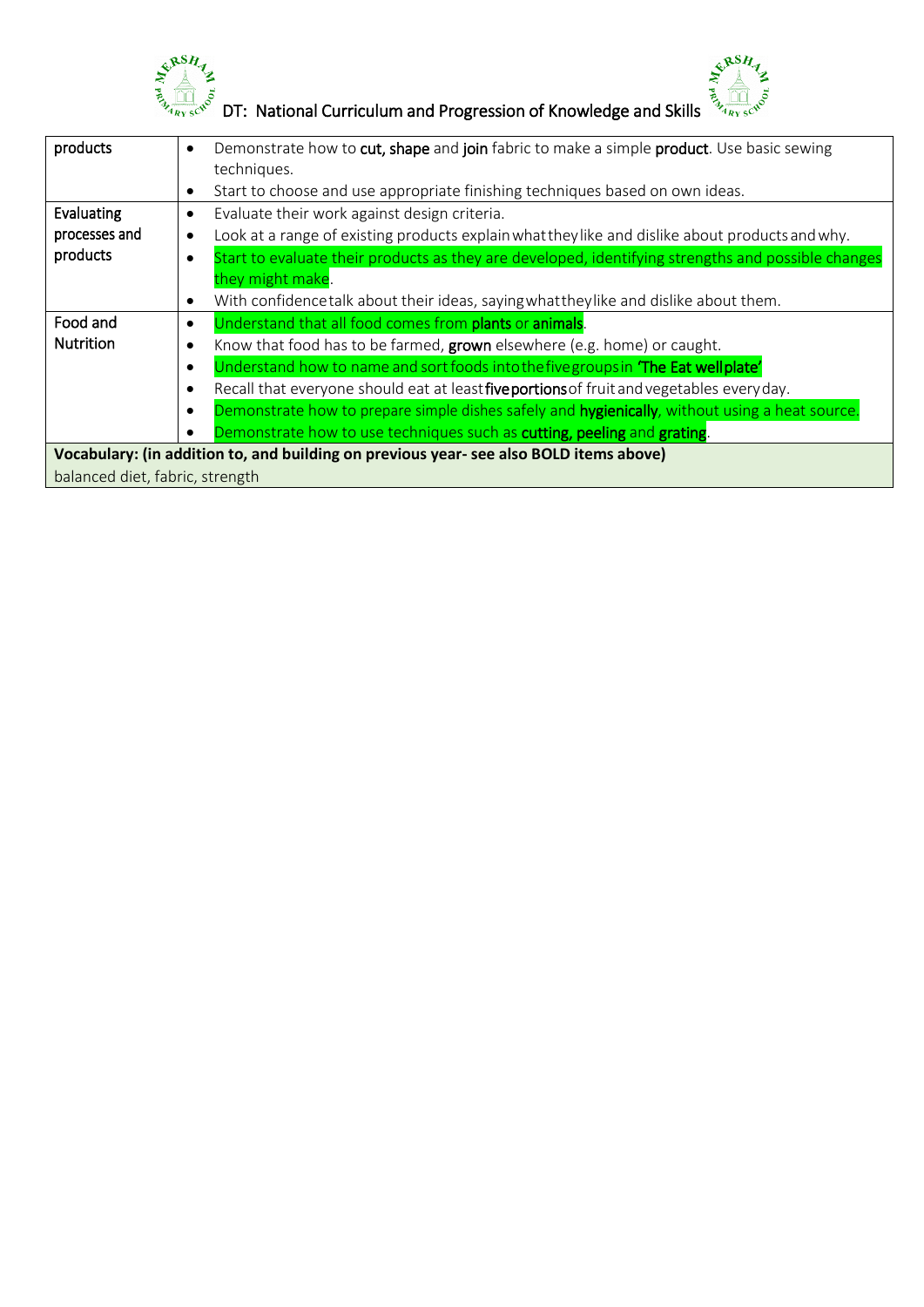

DT: National Curriculum and Progression of Knowledge and Skills



#### KS2 National Curriculum

### DT2/1.1 Design

DT2/1.1a use research and develop design criteria to inform the design of innovative, functional, appealing products that are fit for purpose, aimed at particular individuals or groups

DT2/1.1b generate, develop, model and communicate their ideas through discussion, annotated sketches, crosssectional and exploded diagrams, prototypes, pattern pieces and computer-aided design

# DT2/1.2 Make

DT2/1.2a select from and use a wider range of tools and equipment to perform practical tasks accurately DT2/1.2b select from and use a wider range of materials and components, including construction materials, textiles and ingredients, according to their functional properties and aesthetic qualities

# DT2/1.3 Evaluate

DT2/1.3a investigate and analyse a range of existing products

DT2/1.3b evaluate their ideas and products against their own design criteria and consider the views of others to improve their work

DT2/1.3c understand how key events and individuals in design and technology have helped shape the world

#### DT2/1.4 Technological Knowledge

DT2/1.4a apply their understanding of how to strengthen, stiffen and reinforce more complex structures

- DT2/1.4b understand and use mechanical systems in their products
- DT2/1.4c understand and use electrical systems in their products
- DT2/1.4d apply their understanding of computing to programme, monitor and control their products.

#### DT2/2.1 Cooking & Nutrition

DT2/2.1a understand and apply the principles of a healthy and varied diet

DT2/2.1b cook a repertoire of predominantly savoury dishes so that they are able to feed themselves and others a healthy and varied diet

DT2/2.1c become competent in a range of cooking techniques [for example, selecting and preparing ingredients; using utensils and electrical equipment; applying heat in different ways; using awareness of taste, texture and smell to decide how to season dishes and combine ingredients; adapting and using their own recipes]

DT2/2.1c understand the source, seasonality and characteristics of a broad range of ingredients

# KS 2 Ready to Progress Criteria

('Teaching a Broad and Balanced Curriculum for Educational Recovery', June 2021)

#### At key stages 1 and 2, teachers should prioritise:

- Developing pupils' ability to design by, first, providing them with knowledge of materials, equipment and tools to support their application of concepts such as 'functionality' and 'aesthetics'. Activities to consolidate and embed this knowledge can be low cost, for example, asking pupils to evaluate a range of similar products (such as toothbrushes, toys, cutlery, t-shirts, or school bags).
- Encouraging pupils to work with a range of simple materials, including textiles and ingredients, emphasising the design process rather than simply the end product. Where practicable, pupils should be introduced to simple tools and their safe use to meet an identified need.

| Year 3 Progression of Knowledge and Skills |                                                                                             |  |
|--------------------------------------------|---------------------------------------------------------------------------------------------|--|
| Developing                                 | With growing confidence generate ideas for an item, considering its purpose and the user/s. |  |
| planning and                               | Start to order the main stages of making a product.                                         |  |
| communicating                              | Identify a purpose and establish criteria for a successful product.                         |  |
| ideas                                      | Understand how well products have been designed, made, what materials have been used and    |  |
|                                            | the construction technique.                                                                 |  |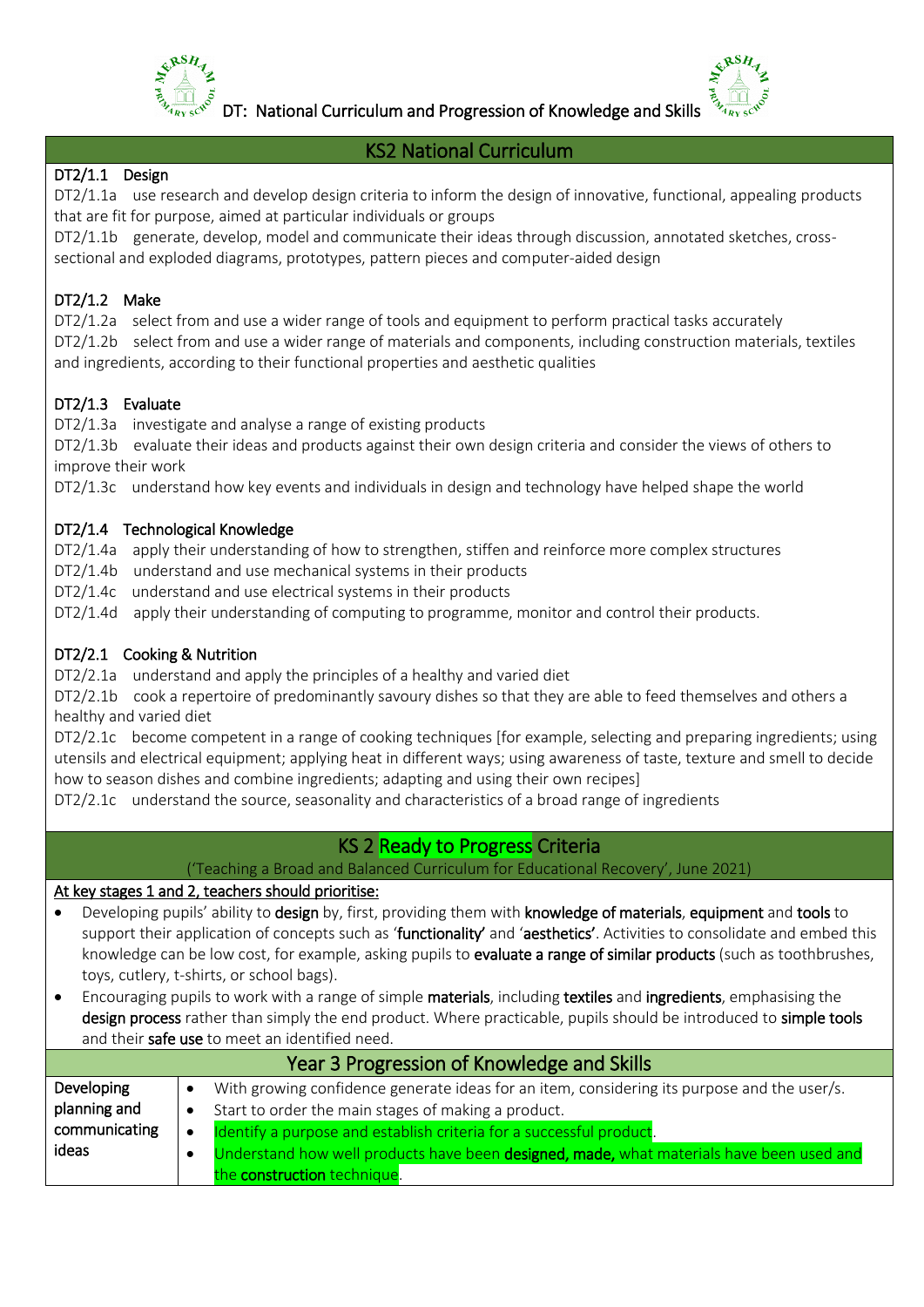



 $\frac{1}{2}$   $\frac{1}{2}$   $\frac{1}{2}$   $\frac{1}{2}$   $\frac{1}{2}$   $\frac{1}{2}$   $\frac{1}{2}$   $\frac{1}{2}$   $\frac{1}{2}$   $\frac{1}{2}$   $\frac{1}{2}$   $\frac{1}{2}$   $\frac{1}{2}$   $\frac{1}{2}$   $\frac{1}{2}$   $\frac{1}{2}$   $\frac{1}{2}$   $\frac{1}{2}$   $\frac{1}{2}$   $\frac{1}{2}$   $\frac{1}{2}$   $\frac{1}{2}$ 

|                              | Use ideas from existing inventors, designers, engineers, chefs and manufacturers - this may be<br>$\bullet$                                                                                          |
|------------------------------|------------------------------------------------------------------------------------------------------------------------------------------------------------------------------------------------------|
|                              | through computer research                                                                                                                                                                            |
|                              | Start to understand whether products can be recycled or reused.<br>$\bullet$                                                                                                                         |
|                              | Know to make drawings with labels when designing.<br>When planning explain their choice of materials for aesthetics.                                                                                 |
| Working with                 | ٠<br>Select a wider range of tools and techniques for making their product i.e. construction materials<br>$\bullet$                                                                                  |
| tools,                       | and kits, textiles, food ingredients, mechanical components                                                                                                                                          |
| equipment,                   | Understand their choice of tools and equipment in relation to the skills and techniques they will<br>$\bullet$                                                                                       |
| materials and                | be using.                                                                                                                                                                                            |
| components to                | Start to understand that mechanical systems such as axils<br>$\bullet$                                                                                                                               |
| make quality                 | Measure, mark out, cut, score and assemble components with more accuracy.                                                                                                                            |
| products                     | Start to work safely and accurately with a range of simple tools.<br>٠                                                                                                                               |
|                              | Start to think about their ideas as they make progress and be willing to change things if this helps                                                                                                 |
|                              | them to improve their work.                                                                                                                                                                          |
|                              | Start to measure, tape or pin, cut and join fabric with some accuracy                                                                                                                                |
| Evaluating                   | Start to evaluate their product against original design criteria e.g. how well it meets its intended<br>$\bullet$                                                                                    |
| processes and                | purpose.                                                                                                                                                                                             |
| products                     | Begin to disassemble and evaluate familiar products and consider the views of others to improve<br>$\bullet$                                                                                         |
|                              | them.                                                                                                                                                                                                |
|                              | Evaluate the key designs of individuals in design and technology has helped shape the world.<br>٠                                                                                                    |
| Food and<br>Nutrition        | Start to know that food is grown (such as tomatoes, wheat and potatoes), reared (such as pigs,<br>$\bullet$<br>chickens and cattle) and caught (such as fish) in the UK, Europe and the wider world. |
|                              | Understand how to prepare and cook a variety of predominantly savoury dishes safely and<br>$\bullet$                                                                                                 |
|                              | hygienically including, where appropriate, the use of a heat source.                                                                                                                                 |
|                              | Begin to understand how to use a range of techniques such as peeling, chopping, slicing, grating,                                                                                                    |
|                              | mixing, spreading, kneading and baking.                                                                                                                                                              |
|                              | Start to understand that a healthy diet is made up from a variety and balance of different food                                                                                                      |
|                              | and drink, as depicted in 'The Eat well plate'                                                                                                                                                       |
|                              | Begin to know that to be active and healthy, food and drink are needed to provide energy for the<br>body.                                                                                            |
|                              | Vocabulary: (in addition to, and building on previous year- see also BOLD items above)                                                                                                               |
| pizza, toppings, dough, rise |                                                                                                                                                                                                      |
|                              |                                                                                                                                                                                                      |
|                              | Year 4 Progression of Knowledge and Skills                                                                                                                                                           |
| Developing<br>planning and   | Start to generate ideas, considering the purposes for which they are designing - there may be links<br>$\bullet$<br>with Mathematics and Science.                                                    |
| communicating                | Confidently make labelled drawings from different views showing specific features.                                                                                                                   |
| ideas                        | Develop a clear idea of what has to be done, planning how to use materials, equipment and                                                                                                            |
|                              | processes, and suggesting alternative methods of making, if the first attempts fail.                                                                                                                 |
|                              | Identify the strengths and areas for development in their ideas and products.                                                                                                                        |
|                              | When planning consider the views of others, including intended users, to improve their work.                                                                                                         |
|                              | Learn about inventors, designers, engineers, chefs and manufacturers who have developed                                                                                                              |
|                              | ground-breaking products.                                                                                                                                                                            |
|                              | Understand some materials may be more sustainable or have easier supply than others                                                                                                                  |
|                              | When planning explain their choice of materials and components according to function and<br>$\bullet$                                                                                                |
|                              | aesthetic.                                                                                                                                                                                           |
| Working with<br>tools,       | Select a wider range of tools and techniques for making their product i.e. construction materials<br>$\bullet$<br>and kits, textiles, food ingredients, mechanical components.                       |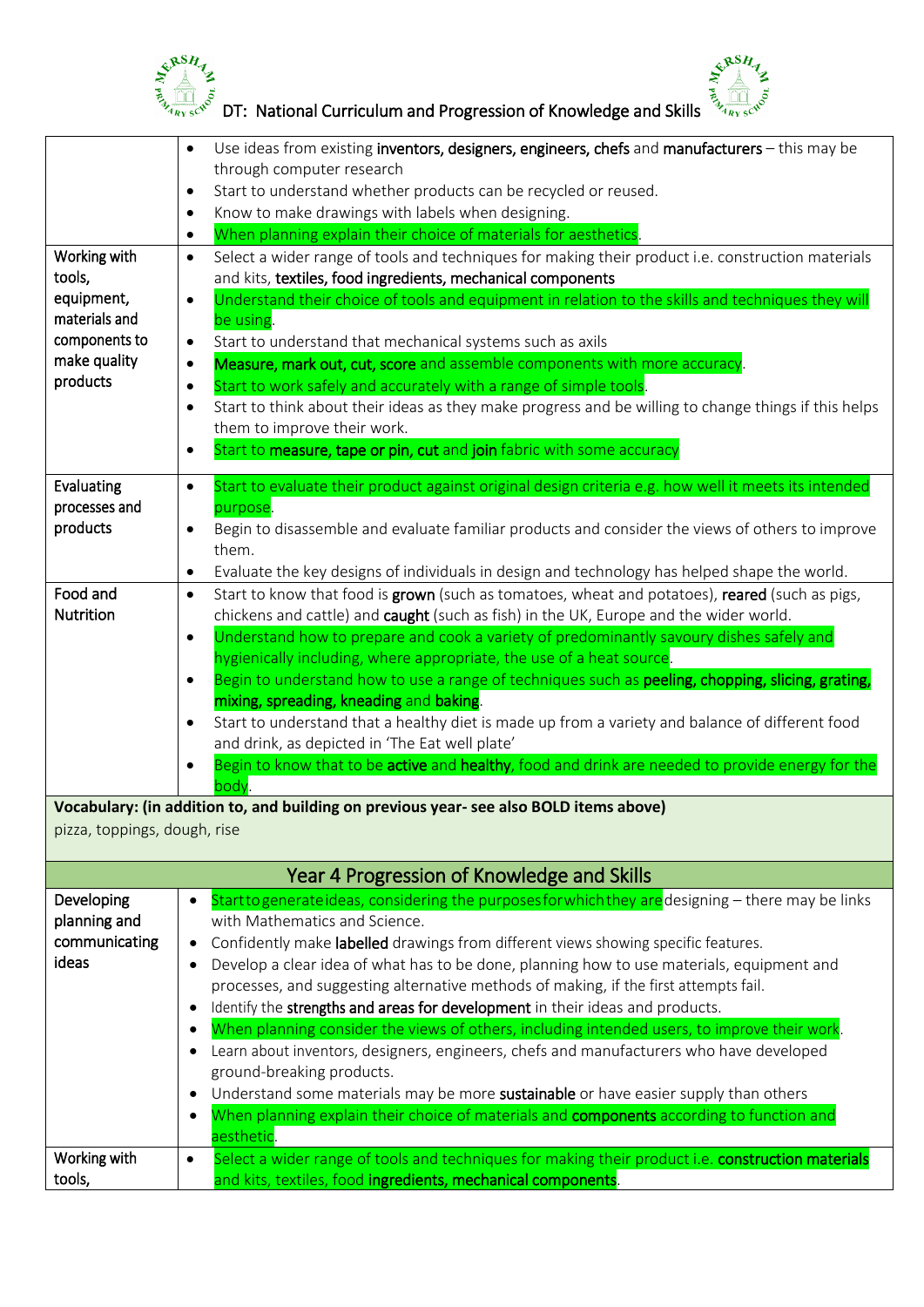



|                                | Understand their choice of tools and equipment in relation to the skills and techniques they will                                  |
|--------------------------------|------------------------------------------------------------------------------------------------------------------------------------|
| materials and                  | be using.                                                                                                                          |
| components to<br>make quality  | Start to understand that mechanical systems such as axils<br>$\bullet$                                                             |
| products                       | Measure, mark out, cut, score and assemble components with more accuracy.<br>$\bullet$                                             |
|                                | Start to work safely and accurately with a range of simple tools.<br>$\bullet$                                                     |
|                                | Start to think about their ideas as they make progress and be willing to change things if this helps<br>$\bullet$                  |
|                                | them to <i>improve</i> their work.<br>Start to measure, tape or pin, cut and join fabric with some accuracy.<br>$\bullet$          |
|                                |                                                                                                                                    |
| Evaluating                     | Evaluate their products carrying out appropriate tests.<br>$\bullet$                                                               |
| processes and                  | Start to evaluate their work during and at the end of the assignment.<br>٠                                                         |
| products                       | Be able to disassemble and evaluate familiar products and consider the views of others to improve<br>$\bullet$                     |
|                                | them.                                                                                                                              |
|                                | Evaluate the key designs of individuals in design and technology has helped shape the world.<br>٠                                  |
| Food and                       | Understand that food is grown (such as tomatoes, wheat and potatoes), reared (such as pigs,<br>$\bullet$                           |
| <b>Nutrition</b>               | chickens and cattle) and caught (such as fish) in the UK, Europe and the wider world.                                              |
|                                | Understand how to prepare and cook predominantly savory dishes safely and hygienically<br>$\bullet$                                |
|                                | including, where appropriate, the use of a heat source.                                                                            |
|                                | Know how to use a range of techniques such as peeling, chopping, slicing, grating, mixing,<br>$\bullet$                            |
|                                | spreading, kneading and baking.<br>Know that a healthy diet is made up from a variety and balance of different food and understand |
|                                | the content of sugars.                                                                                                             |
|                                | Know that to be active and healthy, food and drink are needed to provide energy for the body.                                      |
|                                | Vocabulary: (in addition to, and building on previous year- see also BOLD items above)                                             |
| Axil                           |                                                                                                                                    |
|                                |                                                                                                                                    |
|                                |                                                                                                                                    |
| Broach, fasten, clip           | Trade, fair trade, import, export, store, industry, Europe, Continent, plant, shipping                                             |
|                                | Wire, circuit, bulb, torch, shine, produce, light                                                                                  |
|                                | Year 5 Progression of Knowledge and Skills                                                                                         |
| Developing                     | Start to generate, develop, model and communicate their ideas through discussion, annotated<br>$\bullet$                           |
| planning and                   | sketches, such as: cross- sectional and diagrams, pattern pieces                                                                   |
| communicating                  | Begin to use research design (This could be album covers, food packaging) using these products<br>$\bullet$                        |
| ideas                          | to inform the design of innovative, functional, appealing products that are fit for purpose                                        |
|                                | With growing confidence apply a range of finishing techniques, including those from art and<br>$\bullet$                           |
|                                | design                                                                                                                             |
|                                | Draw up a specification for their design-link with Mathematics and Science.<br>$\bullet$                                           |
|                                | Use results of investigations, information sources, including ICT when developing design ideas.<br>$\bullet$                       |
|                                | With growing confidence, select appropriate materials, tools and techniques.<br>$\bullet$                                          |
|                                | Start to understand how much products cost to make, how sustainable and innovative they are<br>$\bullet$                           |
|                                | and the impact products have beyond their intended purpose                                                                         |
| Working with                   | Select appropriate materials, tools and techniques e.g. cutting, shaping, joining and finishing,<br>$\bullet$                      |
| tools,                         | accurately.                                                                                                                        |
| equipment,                     | Select from and use a wider range of materials and components, including construction<br>$\bullet$                                 |
| materials and<br>components to | materials, textiles and ingredients, according to their functional properties and aesthetic qualities.<br>$\bullet$                |
| make quality                   | Understand how mechanical systems such as cams or pulleys or gears create movement-links to<br>science                             |
| products                       | Begin to measure and mark out accurately.<br>$\bullet$                                                                             |
|                                | Understand that a models shape and material changes its structural integrity and reliability<br>$\bullet$                          |
|                                | With growing confidence cut and join with accuracy to ensure a good-quality finish to the<br>$\bullet$                             |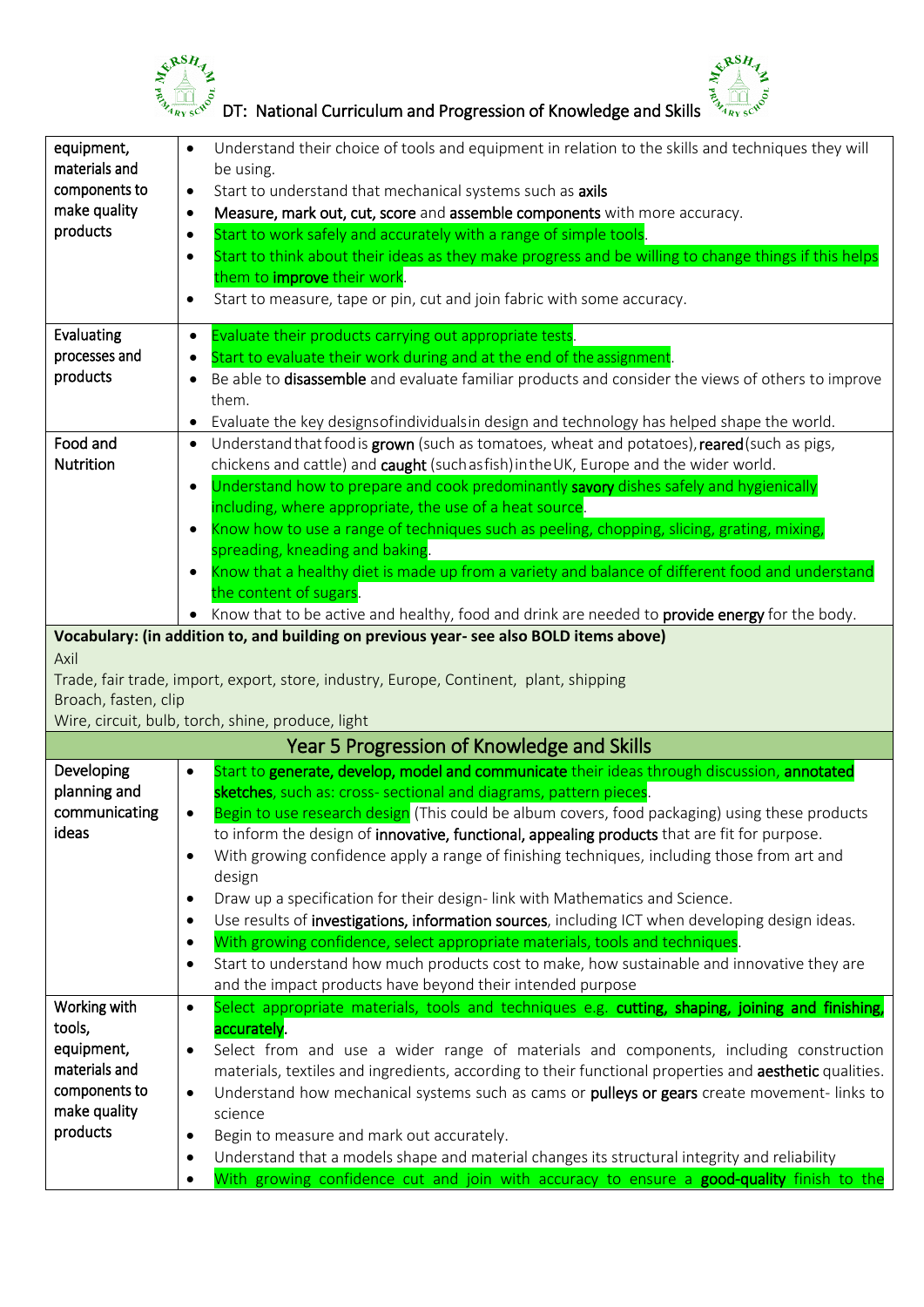



 $\frac{1}{2}$   $\frac{1}{2}$   $\frac{1}{2}$   $\frac{1}{2}$   $\frac{1}{2}$   $\frac{1}{2}$   $\frac{1}{2}$   $\frac{1}{2}$   $\frac{1}{2}$   $\frac{1}{2}$   $\frac{1}{2}$   $\frac{1}{2}$   $\frac{1}{2}$   $\frac{1}{2}$   $\frac{1}{2}$   $\frac{1}{2}$   $\frac{1}{2}$   $\frac{1}{2}$   $\frac{1}{2}$   $\frac{1}{2}$   $\frac{1}{2}$   $\frac{1}{2}$ 

|                        | product.                                                                                                                                                               |
|------------------------|------------------------------------------------------------------------------------------------------------------------------------------------------------------------|
|                        | Weigh and measure accurately (e.g. time, dry ingredients, and liquids).<br>$\bullet$                                                                                   |
| Evaluating             | Start to evaluate a product against the original design specification and by carrying out tests.<br>٠                                                                  |
| processes and          | Evaluate their work both during and at the end of the assignment.<br>٠                                                                                                 |
| products               | Share their products and discuss with others<br>$\bullet$                                                                                                              |
|                        | After testing products consider their overall effectiveness in the task                                                                                                |
|                        | Evaluate the key designs of individuals in design and technology has helped shape the world.<br>$\bullet$                                                              |
| Food and               | Understand that food is grown (such as tomatoes, wheat and potatoes), reared (such as pigs,<br>$\bullet$                                                               |
| <b>Nutrition</b>       | chickens and cattle) and caught (such as fish) in the UK, Europe and the wider world.                                                                                  |
|                        | Begin to understand that seasons may affect the food available.<br>$\bullet$                                                                                           |
|                        | Understand how food is processed into ingredients that can be eaten or used in cooking.<br>$\bullet$                                                                   |
|                        | Know how to prepare and cook a variety of predominantly savoury dishes safely and hygienically                                                                         |
|                        | including, where appropriate, the use of a heat source                                                                                                                 |
|                        | Start to understand how to use a range of techniques such as peeling, chopping, slicing, grating,                                                                      |
|                        | mixing, spreading, kneading and baking.                                                                                                                                |
|                        | Begin to understand that different food and drink contain different substances - nutrients, water                                                                      |
|                        | and fibre - that are needed for health.                                                                                                                                |
|                        | Vocabulary: (in addition to, and building on previous year- see also BOLD items above)                                                                                 |
|                        | Design for manufacture, catamaran, hull, sail, saw, wood glue, clamp, vice                                                                                             |
|                        | Pillar, roof, structure, ancient, reinforce                                                                                                                            |
|                        | Fair trade, rainforest, resupply, logging, monoculture                                                                                                                 |
|                        | Year 6 Progression of Knowledge and Skills                                                                                                                             |
| Developing             | Generate, develop, model and communicate their ideas through discussion, annotated sketches,<br>$\bullet$                                                              |
| planning and           | such as: cross- sectional and exploded diagrams, prototypes, pattern pieces and CAD.                                                                                   |
| communicating          | Use research and develop design criteria to inform the design of innovative, functional, appealing<br>$\bullet$                                                        |
| ideas                  | products that are fit for purpose.                                                                                                                                     |
|                        | Accurately apply a range of finishing techniques, including those from art and design.<br>$\bullet$                                                                    |
|                        | Draw up a specification for their design-link with Mathematics and Science.<br>$\bullet$                                                                               |
|                        | Plan the order of their work, choosing appropriate materials, tools and techniques. Suggest<br>$\bullet$                                                               |
|                        | alternative methods of making if the first attempts fail.                                                                                                              |
|                        | Identify the strengths and areas for development in their ideas and products.<br>$\bullet$                                                                             |
|                        | Know how much products cost to make, how sustainable and innovative they are and the impact                                                                            |
|                        | products have beyond their intended purpose.                                                                                                                           |
| Working with<br>tools, | Confidently select appropriate tools, materials, components and techniques and use them.<br>$\bullet$<br>Use tools safely and accurately.                              |
| equipment,             | $\bullet$                                                                                                                                                              |
| materials and          | Aim to make and to achieve a quality product - design for manufacture<br>$\bullet$<br>Demonstrate when making modifications as they go along – referring back to plans |
| components to          | ٠<br>Construct products using permanent joining techniques.                                                                                                            |
| make quality           | ٠<br>Know how more complex electrical circuits and components can be used to create functional                                                                         |
| products               | $\bullet$<br>products and how to program a computer to monitor changes in the environment and control                                                                  |
|                        | their products.                                                                                                                                                        |
|                        | Know how to reinforce and strengthen a 3D framework.<br>$\bullet$                                                                                                      |
|                        | Continue to understand that a models shape and material changes its structural integrity and                                                                           |
|                        | reliability and how this will change their approach next time                                                                                                          |
|                        | Use finishing techniques to strengthen and improve the appearance of their product using a<br>$\bullet$                                                                |
|                        | range of equipment including ICT.                                                                                                                                      |
|                        | Assemble components to make working models.                                                                                                                            |